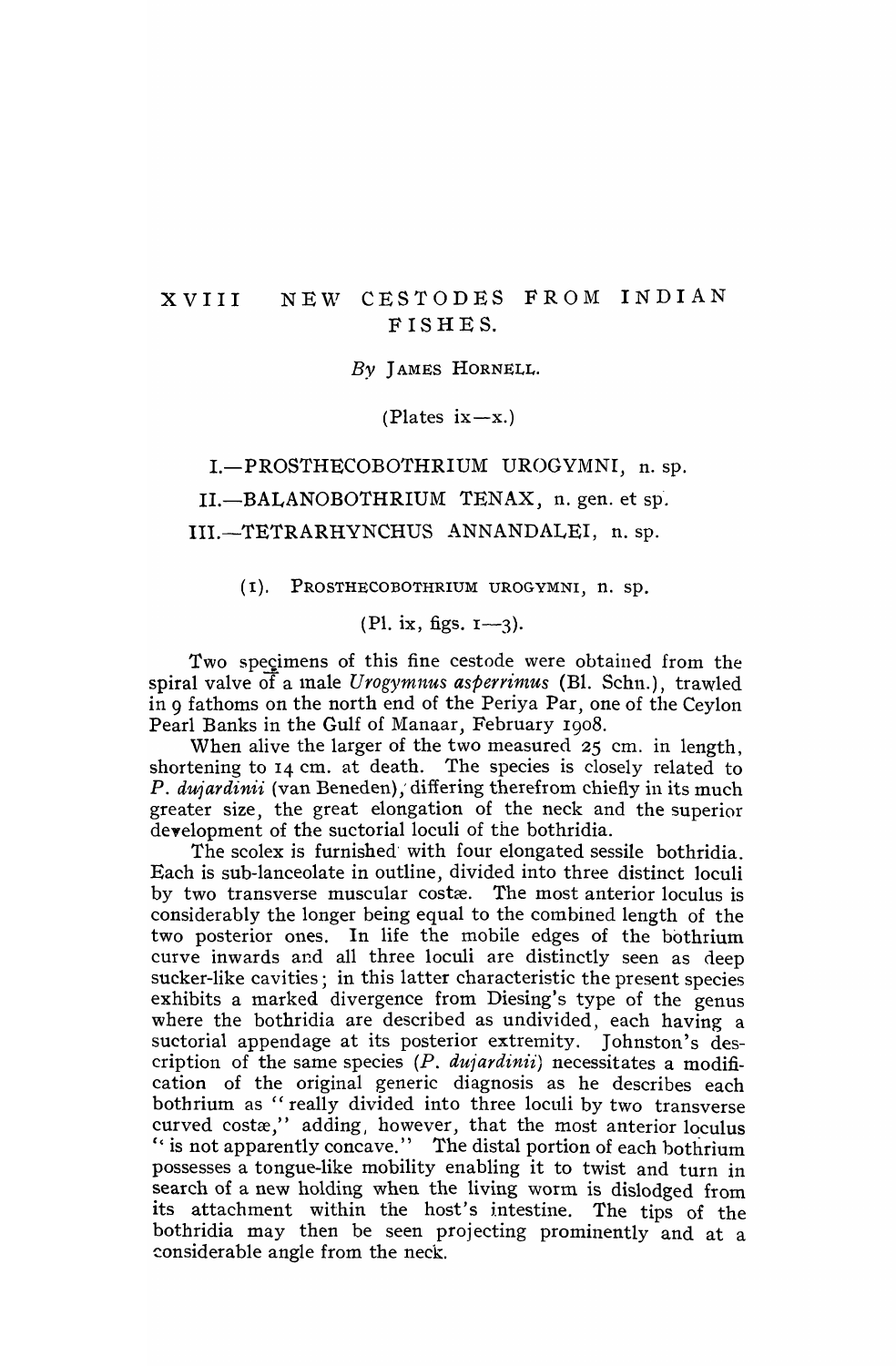In anterior view the scolex appears sub-quadrangular, the thickened anterior extremities of the bothridia forming the four angles; as seen in figure 2 the bothridia extend some distance towards the centre of the "head/' by their slight prominence forming a distinct cruciform depression upon the apical surface. The thickened anterior extremity of each bothrium bears a pair of double hooks; each consists of two sub-equal slightly curved long and slender prongs fused together by their bases. The curve in each prong is double-a light divergent curve from its fellow and a somewhat abrupt or right-angled curve on the under side whereby its holding power in attachment is increased. The acuteangled apex of the base of each double hook is approximated to that of its fellow in the same pair. The prongs project considerably and overhang slightly the anterior margin of the proximal bothridial loculi. In colour the hooks are dark brown and in appearance are chitinous. No accessory suckers or acetabula are present, thus differentiating this genus from the otherwise closely allied *Calliobothrium.* 

The neck is very long and slender; about 0'4 mm. broad. The proglottides are extremely nurnerous and always markedly broader than their length. The width of the great majority, 0.75 to 0'9 mm., is characteristically almost twice as great as the length; a few at the posterior extremity as they ripen become somewhat more elongate and narrower. The lateral edge of the proglottides is slightly curved, the posterior margin very slightly produced and overlapping the front edge of the next succeeding. The genital pores are lateral. The general appearance and proportions of the strobila thus approximate closely to what is seen in *P. trygonis,* Shipley and Hornell.

It is noteworthy that the stomach contents of the host which yielded this cestode consisted (with the exception of a fragment of a Nemertine) of a great mass of one or more species of Amphioxus; there were hundreds of individuals in the mass. Other parasites present were *Tylocephalum uarnak*, Shipley and Hornell, in great numbers, a single specimen of *Tetrarhynchus cetobatides,* and numerous individuals of an undetermined Nematode.

The dimensions of the host were:-

| Length of body to base of tail | $\delta$ ft. I in. |
|--------------------------------|--------------------|
| Breadth of disc                | $\beta$ ft. o in.  |
| Length of tail                 | I ft. 8 in.        |

The diagnosis of *P. urogymni*, n. sp., is as follows :—Long slender cestode. Head elongated, twice as long as broad, armed with four large sessile, elongated and regularly disposed bothridia, each sub-lanceolate and trilocular with mobile edges and posterior tip; anterior extremity of each bothrium tumid, armed with a pair of double dark brown chitinous hooks. Prongs of each hook slender, equal, curved in two planes, the tips projecting beyond the anterior margin of the proximal loculus.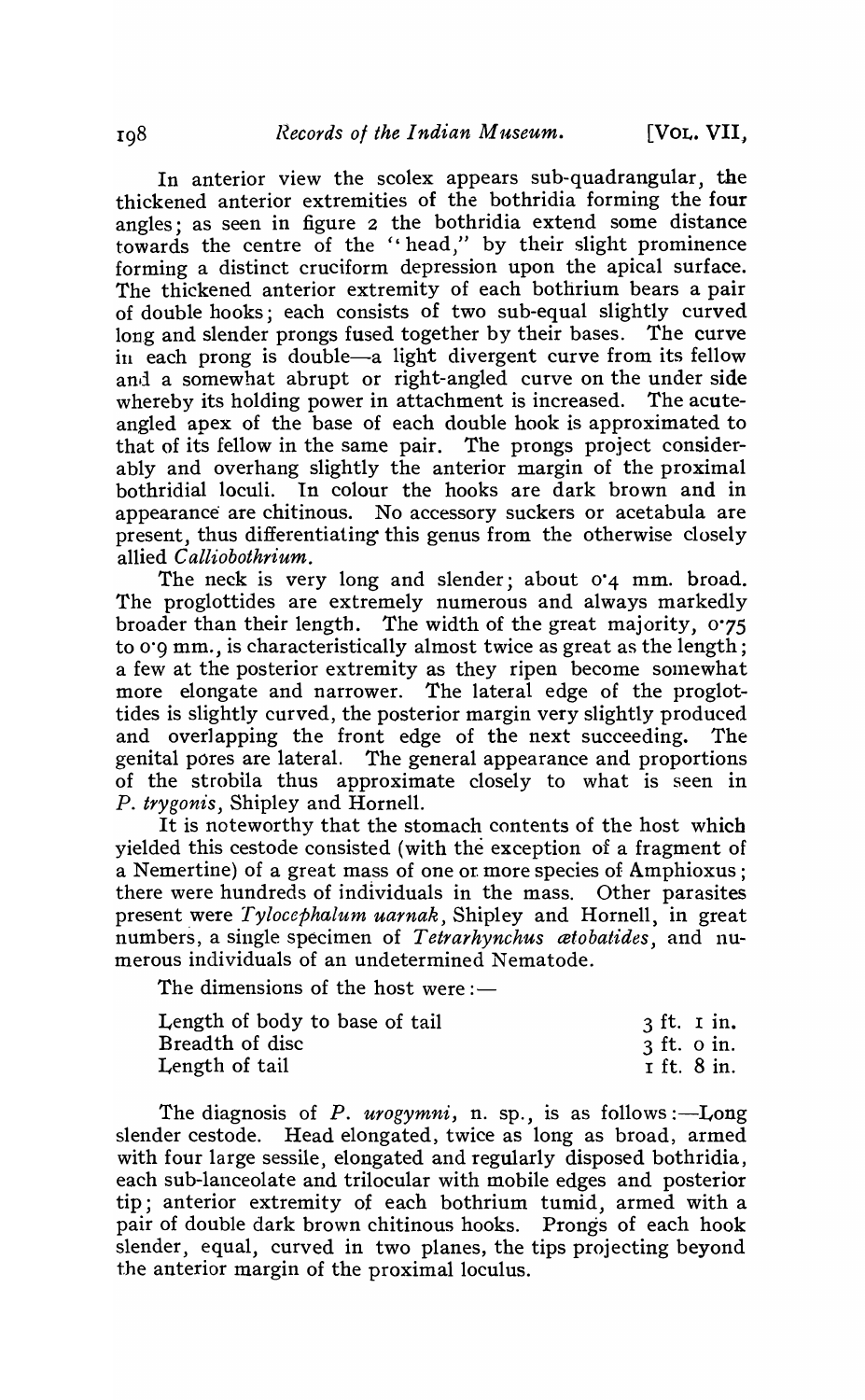Neck very long and slender, proglottides very numerous, lateral margins lightly curved, posterior slightly overlapping, usually twice as broad as long, except a few of the most posterior. Length when alive up to  $25$  cm. Breadth of head under I mm.; of typical proglottides, 0'75 to o'g mm.

Habitat :- The large intestine of *Urogymnus asperrimus* (Bl. Schn.).

The characteristics of the genus *Prosthecobothrium* may now be amended as follows : $-$ 

Scolex with four elongated sessile bothridia divided by transverse costæ into three loculi; no accessory suckers on the anterior margins of the bothridia; a pair of double hooks on the anterior margin of each bothrium.

#### BALANOBOTHRIUM, n. gen.

Scolex acorn-shaped, consisting of a bulbous head surrounded at the base by a cup-shaped mobile membranous collar; a pair of very minute two-pronged uncini situated at four equidistant points on the upper circumference of the head, a minute acetabulum above each pair of uncini. Neck extremely short. Strobila ligulate, the proglottides short and wide.

#### (2). BALANOBOTHRIUM TENAX, n. sp.

(PI. ix, figs. 4-6 and 8-10, and x, figs. 7, II, 12).

This species has been found on two occasions in Indian seas, the first in 1905, when I found several small and immature ones attached to the spiral valve of a *Stegostoma tigrinum* (Gmel.) trawled on the Ceylon Pearl Banks; the second, in the intestine of an individual of the same host trawled in the Bay of Bengal by the Bengal Government Fishery Steamer "Golden Crown." Those obtained by the "Golden Crown" are much the larger and appear to have reached full development. In the dead condition they attain a length of 32 to 33 cm., three of the five specimens being within this range; the other two are shorter, 18 em. and 21 em. respectively. Two of the largest are headless. The scolex consists of a bulbous sub-conical head contracted suddenly at the base to a very short and slender stalk from which a delicate membranous upturned cup-shaped collar is given off. In life the bulbous region of the scolex is wholly embedded within a sac-like diverticulum of the surface membranes of the host's intestine. This diverticulum hangs freely within the cavity of the intestine, its base greatly constricted. The os of its free end is minute and encircles closely the constricted base of the parasite's head bulb. In this way the head of the cestode is so firmly held that in removing the worm it is impossible to withdraw it uninjured from the sac and it becomes necessary to tear or cut away the sac at its junction with the instestine. In life the wide collar below the base of the head bulb functions as a suctorial bothrium, enfolding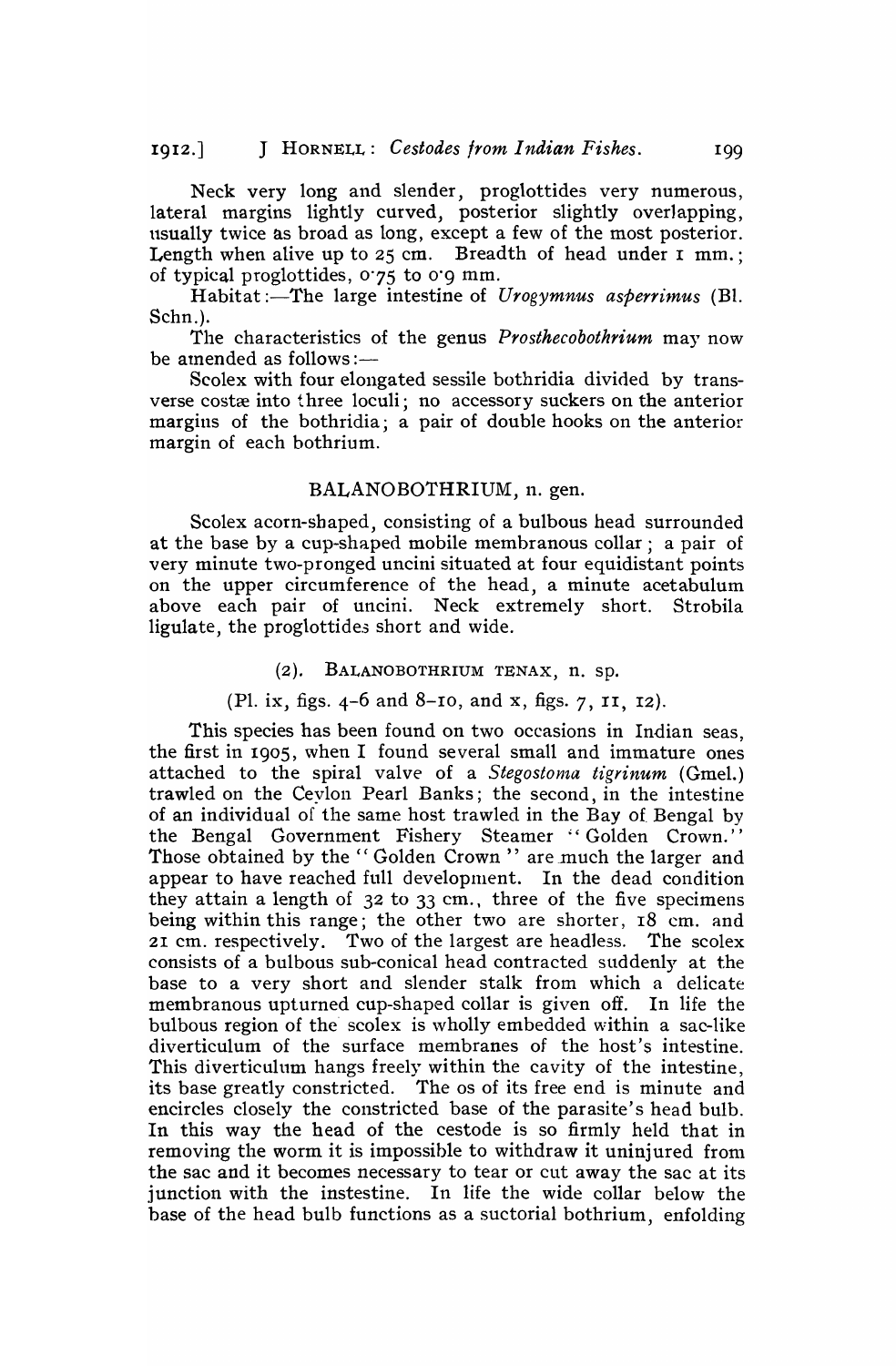and clasping the wall of the distal half of the intestinal diverticulum, so that a double purchase is assured—the diverticulum enveloping the parasite's head and the collar of the latter in turn enfolding the distal half of the hollow intestinal outgrowth (pI. x, fig. II).

When freed from its adventitious envelope, the head is seen to be capable of considerable change of form and it is probable that by its alternate elongation and contraction it functions as a burrowing or penetrating organ, aided by the suctorial action of the bothridial cup which simultaneously anchors the worm securely in position. To supply the means of contraction well-marked muscle fibres pass from the constricted stalk and spread out over the walls of the head. The musculature of the encircling bothrium is \veak, but radial and circular fibres appear to be present.

The head is armed in a peculiar manner with four pairs of minute two-pronged hooks situated at four equidistant points well anterior to its widest circumference. In the small and immature specimens obtained in Ceylon the two prongs of each hook are unequal and strongly recurved and rise from a common horizontal base, the larger from one extremity, the smaller from midway between the two ends. Opposite the base of the larger spine is a minute blunt spur-like process. In the large and fully adult specimens from the "Golden Crown" the common basal bar is stouter and wider and no "spur" is to be seen. So minute are these uncini that they cannot be seen until the head be mounted and examined microscopically and then a  $\frac{1}{6}$ th-inch objective is required to see the structure clearly. A low fleshy ridge runs backwards from the insertion of each pair of uncini, while immediately anterior to the interspace between the members of each pair is a minute acetabulum (pl. ix, fig.  $8$ ).

No definite neck region is present. Closely set grooves of incipient segmentation are apparent immediately behind the scolex; they gradually become more and more definite till the segments appear as distinct proglottides. These attain a maximum breadth of 4 mm. anterior to the terminal chain of ripening proglottides; in this region the length of each proglottis is approximately 0'8 mm. The mean breadth of a proglottis in the second and third quarters of the body may-be stated at from five to six times that of its length.

The breadth of the strobila increases very gradually and with perfect regularity from  $r_3$  mm. in the anterior region to 4 mm. which it attains at the region where the proglottides begin to show a change of form, owing to the development of the gonads, about 3 cm. from the posterior extremity in the largest individuals examined. Thereafter the proglottides tend to decrease in width and become more elongate, but in none does the length become equal to the breadth. The ovaries are large and coarsely lobulated, arranged as a rosette of radially disposed pear-shaped lobes in the centre of the proglottis.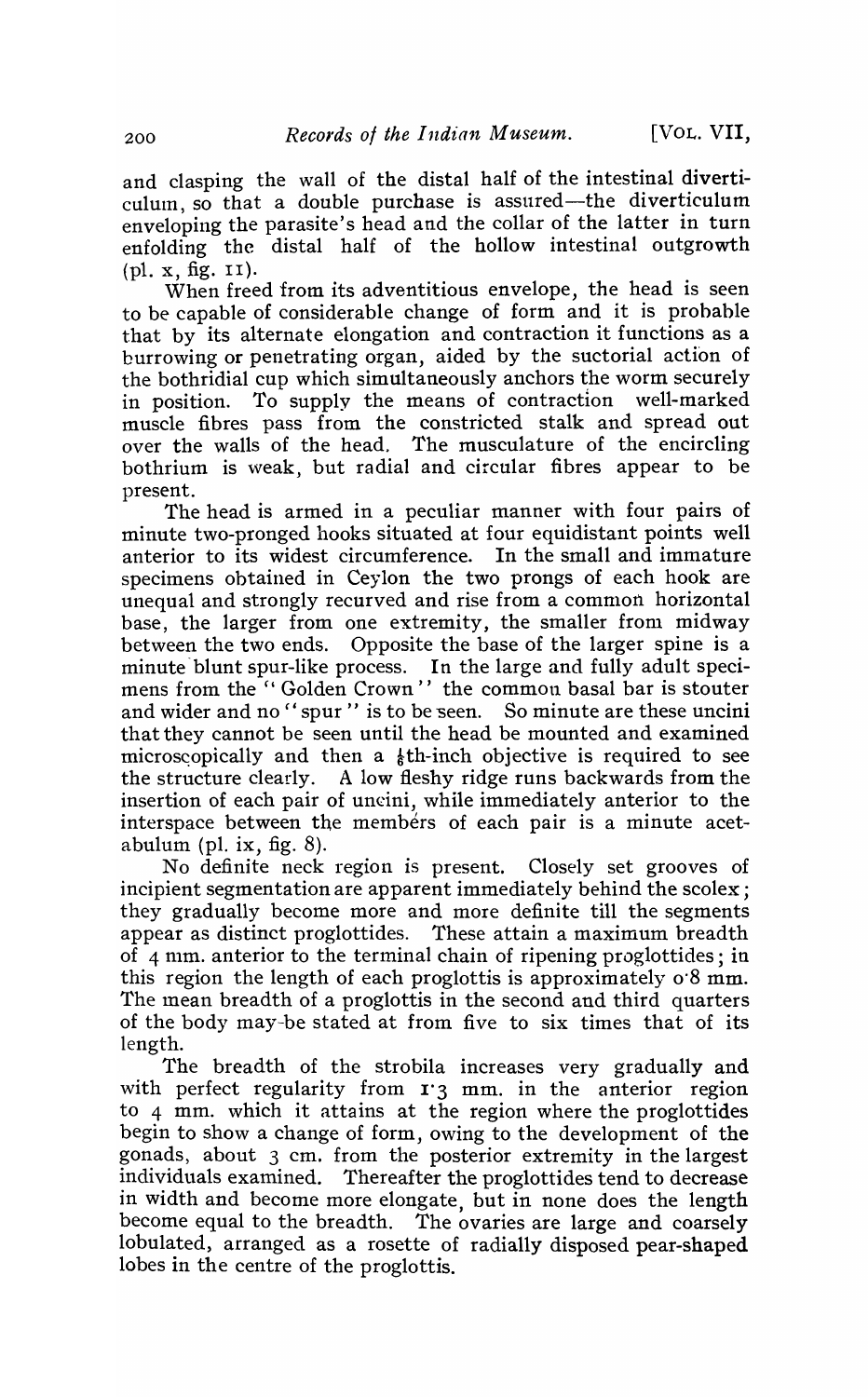The genital apertures are lateral and placed well forward towards the anterior margin; the disposition is very irregularly alternate in series, that is, those pertaining to a number of consecutive proglottides, from two to six in number, may all open on the same side, to be succeeded by a number which open consecutively on the opposite side.

Both surfaces of the strobila are closely marked by transverse striae; the lateral margins are almost straight, and there is no overlapping; sometimes the posterior lateral margin may be slightly salient and pointed.

The diagnosis of this species is as follows :—

Scolex consisting of a bulbous sub-conical head encircled at the base by a cup-like bothridial collar. Four pairs of minute twopronged uncini disposed at equal intervals around the circumference of the head-bulb; the prongs are sharply bent at midlength and borne upon a common horizontal bar; in young specimens a spur-shaped projection occurs opposite the base of the outer and longer prong.

No definite neck. Strobila ligulate, long and stout, 33 cm. in dead condition. Narrow at anterior end,  $I^3$  mm., increasing slowly and uniformly in width till it attains 4 mm. in front of the region of ripening proglottides.

Proglottides short, five to six times broader than long in the wide region posterior to mid-length; ripe proglottides characteristically short and length never greater than breadth. Grooves of segmentation apparent immediately behind bothridial collar. Cuticle striated transversely with minute furrows.

Ovaries arranged centrally in a rosette of large pear-shaped lobules. Genital pores lateral, opening well forward and anterior to mid-length; disposition irregular, in alternate consecutive series of from 2 to 6 on the same side.

Habitat :-The large intestine of *Stegostoma tigrinum* (Gmel.), Bay of Bengal and Gulf of Manaar.

The type specimens of this species are deposited in the Indian Museum, Calcutta, No. ZEV  $\frac{48.28}{100}$ .

### (3). TETRARHYNCHUS ANNANDALEI, n. sp.

## (PI. x, figs. 13-15a).

Associated with the specimens of *Balanobothrium tenax,* n. sp., described above from the gut of *Stegostoma tigrinum* (Gmel.) were two mature Tetrarhychids. These both measure 3'6 cm. in length (dead).

The head or scolex is well proportioned and about 8 mm. long. Anteriorly it has two well-developed simple bothridia of lappet form, 2 mm. in length by 1'6 mm. in breadth. They are somewhat fleshy in appearance, the border thickened and elevated and slightly emarginate on the posterior edge. Behind the bothridia, the head becomes slender, cylindrical and neck-like, Q'7 mm. wide;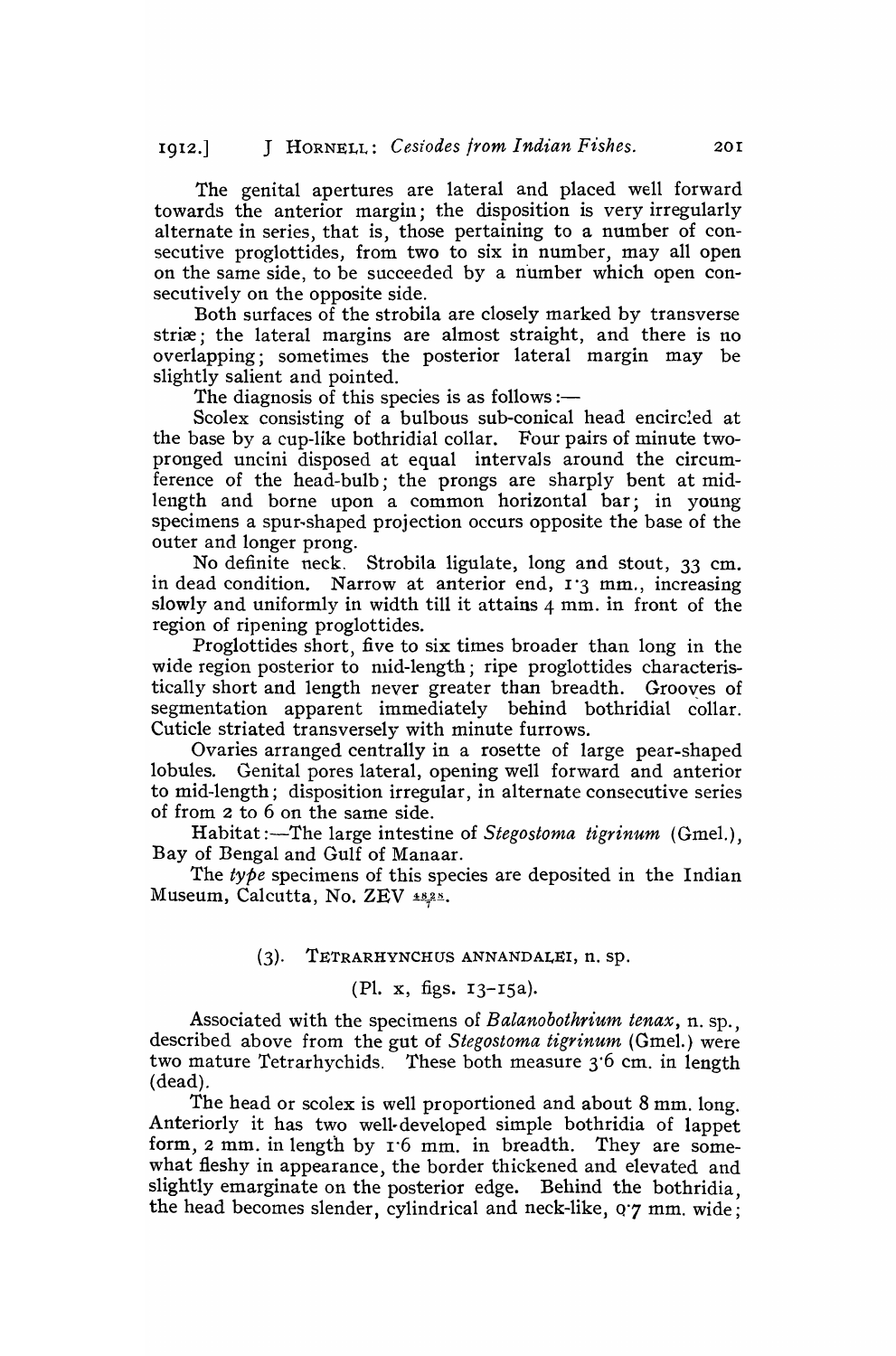this section is slightly longer than the bothridia. In this region the proboscidial tubules are seen in a prepared specimen to be long and closely coiled, predicating considerable length of the proboscides when extended (they are almost entirely withdrawn in both specimens examined). The posterior region of the head, containing the contractile proboscidial sacs, is characterized by its great relative length which equals the combined lengths of the bothridial and duct regions. It is also slightly wider. The four muscular sacs occupy the whole of this posterior head region; the fibres in their walls are arranged as usual in two sets crossing each other obliquely but in these species the criss-cross appearance so produced is particularly distinct and well marked.

Each of the four proboscides emerges from the summit of a minute perforated papilla situated near the anterior bothridial margin. Each bothrium bears two of these papillæ. separated from one another by a considerable interval.

None of the proboscides was sufficiently everted to enable the arrangement of the hooks to be clearly made out. The majority of them are of a sabre-like curve, distinctly stout and apparently laterally flattened. All are not of the same size, and there appears to be a certain variation in the proportions of these spines, some being shorter and more slender. A few extremely minute sharply curved stout hooks, strongly beaked, and with a large base (pl. x, fig.  $15a$ ) are also present

Immediately posterior to the contractile bulbs the worm increases abruptly though slightly in diameter to form a stout cylindrical neck; its surface is wrinkled transversely by a few irregular weak groovings. Its diameter is greatest anteriorly, gradually narrowing till it merges at a distance of one and a half its greatest diameter into the regularly segmented anterior region of the strobila. At first the segments are wider than long and the lines of division difficult to see; after the fifth they become square in lateral view and then gradually increase in length till they attain a length of twice their width. No overlapping occurs and the lateral margins are parallel except in those where the genital pore is developed.

The proglottides number about  $25$ . The last seven are remarkable for the enormous development of the genital pore, in this closely agreeing with T *macroporus,* Shipley and Hornell, which appears to be a closely allied species. In the present species, the pore is guarded by two great salient tumid lips. In all cases the pores are lateral, but their arrangement is very irregular. In the individual figured (pl.  $x$ , fig. 13), of the seven maturing segments, wherein pores are present, we have first one segment (the most anterior of the set) where the pore is on the right side as figured; in the three next succeeding the three pores follow each other consecutively on the opposite side (left) while in the terminal three proglottides, there is again a group of three pores following each other consecutively but this time it is on the right side, giving a formula of R I, L  $_3$ , R  $_3$ .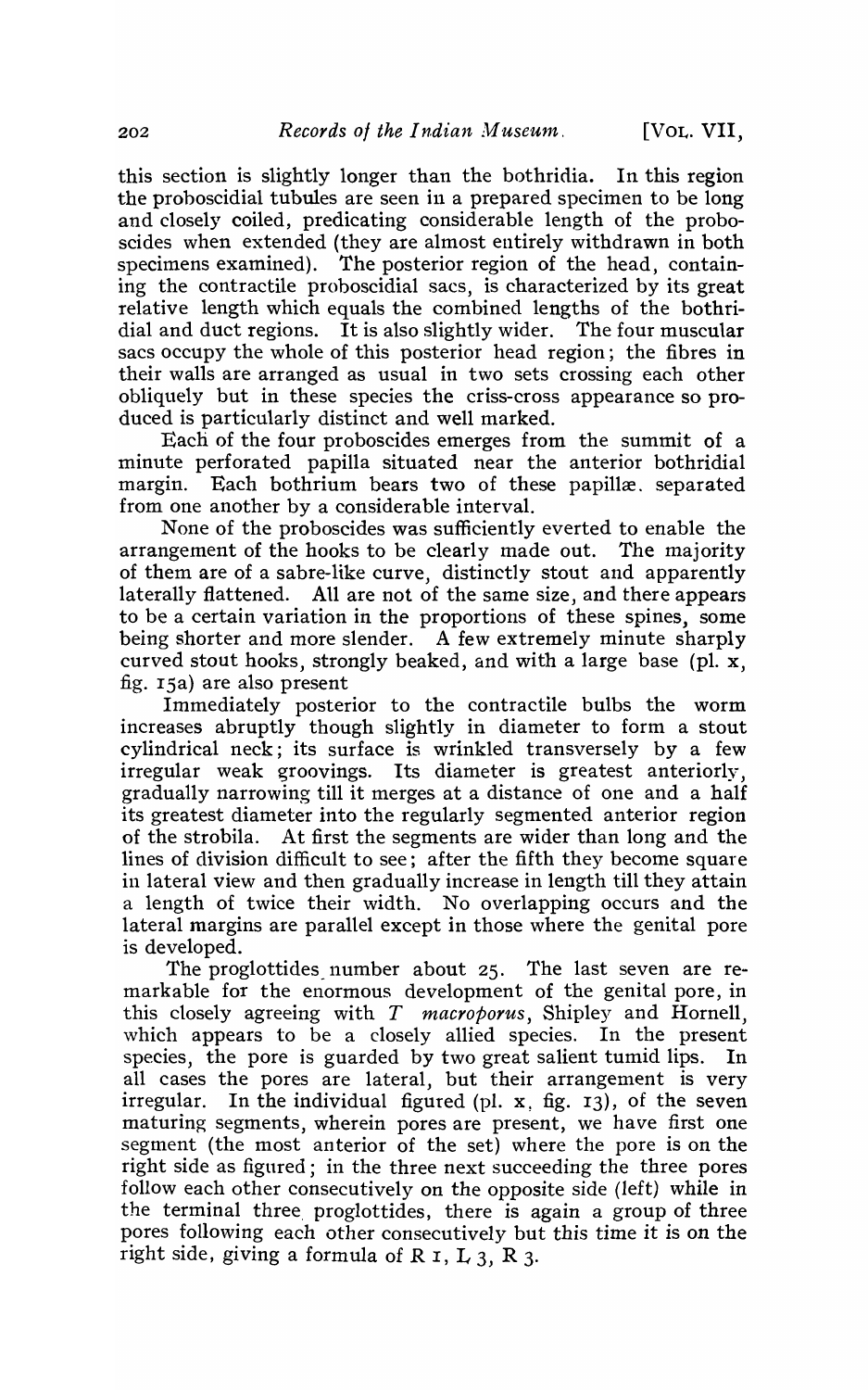1912.] J. HORNELL: *Cestodes from Indian Fishes.* 203

The following measurements are from a specimen preserved in  $alcohol :=$ 

|                                                  | Millimetres. |
|--------------------------------------------------|--------------|
| Extreme length                                   | 36'00        |
| Length of scolex without neck                    | 8.00         |
| Length of bothridia                              | 2'00         |
| Breadth<br>do.                                   | 1.60         |
| Length of region of coiled proboscis sheaths     | 2'00         |
| do<br>Breadth<br>do                              | 0.20         |
| Length of contractile bulbs                      | 3'80         |
| Breadth of this region.                          | 1.00         |
| Length of neck                                   | 1'75         |
| Breadth of neck at anterior end                  | I'25         |
| Do. posterior end                                | 1.00         |
| Length of a mature proglottis<br>$1.75$ to 2.00  |              |
| do. including genital eminence<br><b>Breadth</b> | I'20         |

This Tetrarhynchid is closely allied to *T tenuicolle*, Rudolphi, and to *T* macroporus, Shipley and Hornell. From the former it is sharply divergent in the much greater length of the contractile proboscidial bulbs, while from the latter it is equally sharply marked off by the form of the bothridia which is simple and entire in *T annandalei,* whereas in *T macroporus* each is divided into halves. The proboscis hooks in the latter appear also to be shorter and stouter and it is stated that there is practically no neck. In both the latter species the' relative proportions of the two regions of the head are nearly the same and there is also approximation in the number and general form of the proglottides and in the great prominence of the lips of the genital pore,

### Diagnosis of  $T$  *annandalei* :-

Length  $3.6$  cm. Head cylindrical, and fairly long, about  $8$  mm. Bothridia two, lateral, longer than broad, slightly emarginate on the posterior edge and with a raised and thickened margin, Proboscides four, long, and strongly armed with curved hooks, the majority long and sabre-shaped, fairly stout; a small number of very minute recurved forms with elongated base also present,

The proboscis sheaths long and arranged in closely set spirals; this region of the head including with it the part overlaid by the bothridia is about equal in length to the posterior section containing the contractile sacs. *The latter region is characteristically of great relative elongation* and is slightly wider than the anterior head region. The sacs are cylindrical, with the oblique decussation of the muscle fibres well marked. Neck short, one and a half times as long as wide; greatest breadth seen in this worm occurs in the anterior part which increases in width abruptly immediately behind the contractile sacs. Neck wrinkled slightly transversely.

Proglottides about 25, Anteriorly they are wider than long, but soon become square and then rapidly elongate and in the matur